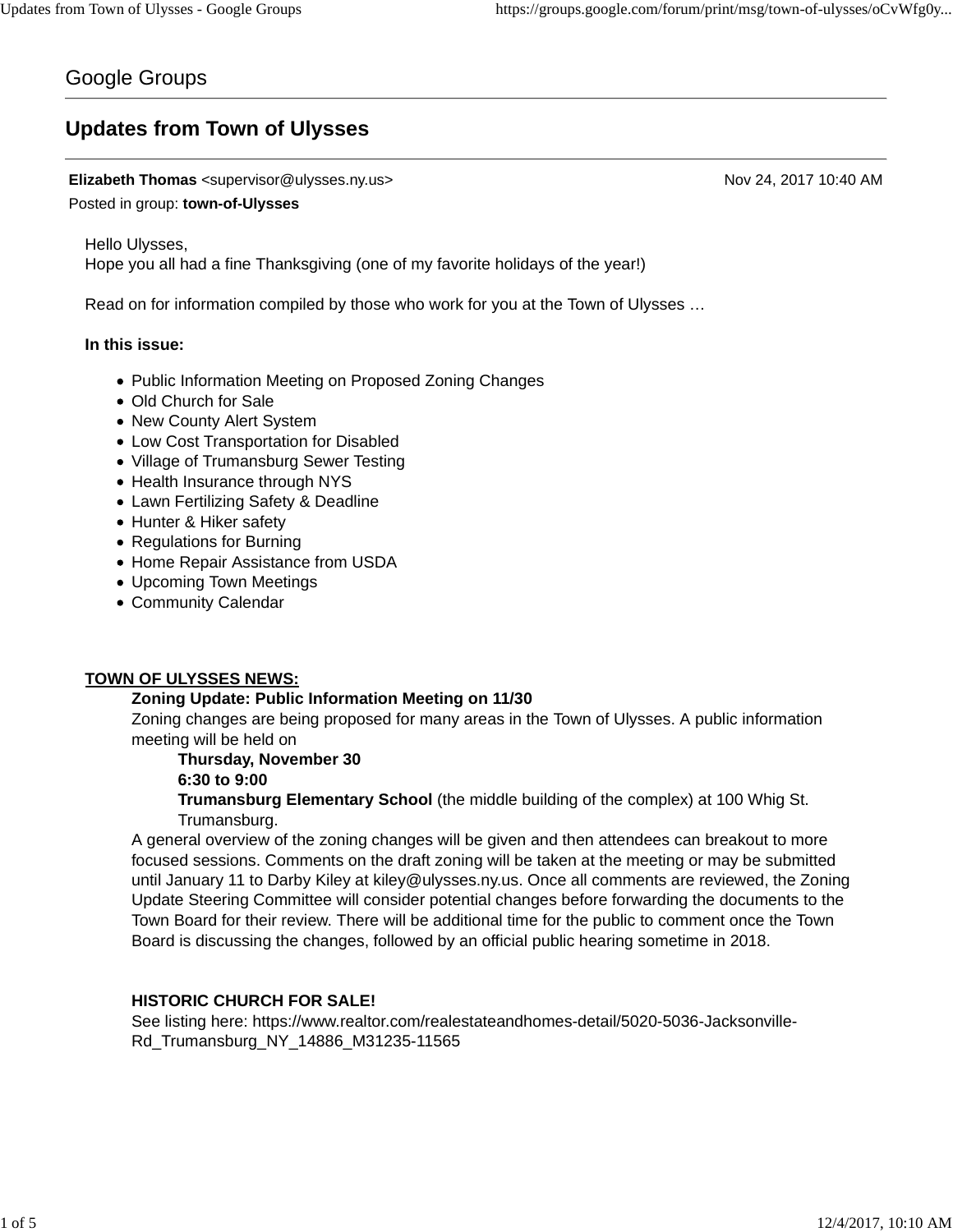

View additional documents here:

http://www.ulysses.ny.us/pages/current-issues/134/for-sale-historic-old-church-in-jacksonvillepurchase-offers-accepted-until-fri-dec-8/

The town is seeking purchase offers through Friday, Dec. 8, 2017.

## **TOMPKINS COUNTY NEWS:**

**New Swift911 Alert System Will Connect Tompkins County Residents to Vital Information** Tompkins County now has an automatic **emergency alert system** which will notify residents of information based on their address – so Town of Ulysses residents will receive only alerts pertaining to Ulysses. Everyone is urged to register to opt in for Swift911 alerts.

Subscribe to receive these notices by registering on the Tompkins County website at www.TompkinsCountyNY.gov (Click on the Swift911 icon that will appear there shortly), on the City of Ithaca website at www.cityofithaca.org; or by going to mp.swiftreach.com on your mobile device (or text "Swift911" to 99538). You can either install the mobile app or enter your contact information in your web browser.

You may also register by contacting the Tompkins County Department of Emergency Response at (607) 266-2630 or email at Swift911@tompkins-co.org.

## **TOWN AFFILIATES**

## **Disabled and need a ride?**

Gadabout offers low cost rides to work, shopping, medical appointments and more to anyone 18 and older who has had an accident, has a medical condition or a temporary disability. Request a ride at www.gadaboutbus.org or call 273-1878.

## **VILLAGE OF TRUMANSBURG:**

## **Sanitary Sewer Leak Detection Testing Notice**

Beginning the week of November 27th until completion the Village of Trumansburg will be conducting leakage testing on the sanitary sewer system. It is anticipated that this testing will continue through to December 1st.

This test is being conducted as part of a study to locate and identify areas of ground and surface water entering the Sanitary Sewer System. This effort will help to reduce sanitary sewer flow volumes and operating costs at the wastewater treatment facility. The Department of Public Works will be in each specific neighborhood for a very short period of time during the test period and it is not necessary to be at home or to change daily routines during this time.

During the test, a non-toxic smoke will be blown into the sanitary sewer system to reveal leaks where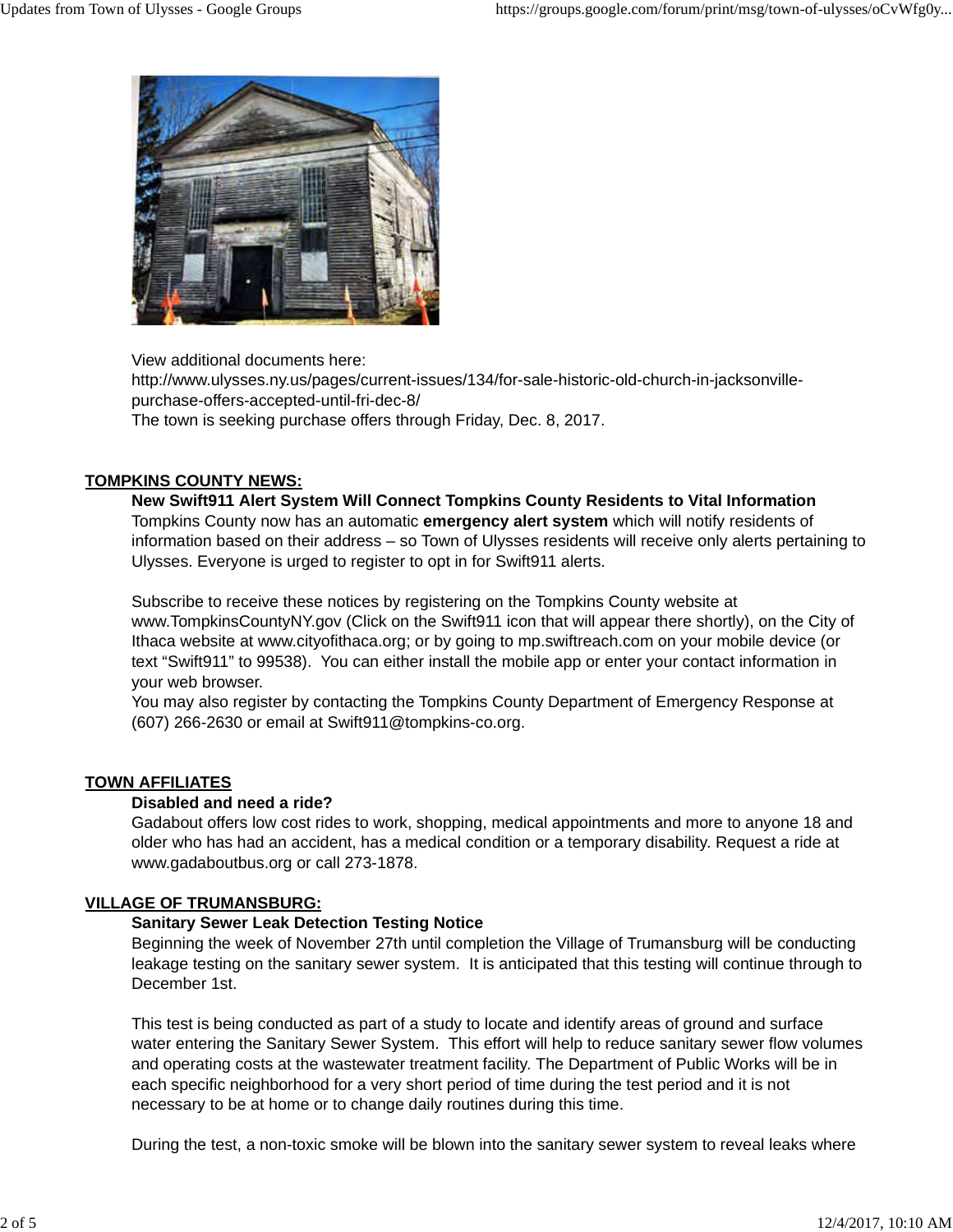storm water and surface waters may be entering the sewer. The smoke that is utilized for this testing is manufactured specifically for this purpose, and it leaves no residual odor or stains, and has no adverse affect on plants or animals. It does have a distinctive, but not unpleasant, temporary odor. The visible smoke and odor only lasts a few minutes, where ventilation is adequate.

To conduct the test, smoke will be introduced at specific sanitary sewer manholes located on the streets. During the test, personnel will conduct a visual observation along streets and around individual homes, for smoke exiting storm sewers, roof gutters, and other areas, which may be connected to the sanitary sewer system.

Smoke should not enter your home. However, if it does, it is an indication that your plumbing system is not installed or operating correctly. If traces of smoke from this test enter your home or business, it is an indication that the sanitary sewer may not be tightly connected inside the building. This means that sewer gases may also be entering the building, and may pose a hazard. One other cause may be dry traps in the drain plumbing under sinks, tubs, basins, showers, floor drains, and/or elevator shaft drains. Several days prior to November 27th, please pour water down ALL drains in your building to assure that all traps will be in working order during the test.

Please feel free to contact the Trumansburg Office at 607-387-6501 if you have any questions regarding this notice.

View this video to see the process: https://www.youtube.com/watch?v=S8Clh7zId2A

#### **NEW YORK STATE:**

#### **Health Insurance through the NYS Marketplace**

Open enrollment for the NYS Marketplace Health Insurance begins November 1, 2017 and ends January 31, 2018. There are many navigators throughout Tompkins County who can help you sign up. Liz Hoyt is a Health Care Navigator and comes to the Ulysses Town Hall on Wednesdays. If you would like to set up an appointment with Liz, please call the Tompkins County help line by dialing 211.

The NYState of Health is the official Health Plan Marketplace where you can compare different plans and find eligibility and plan costs. This is not the same as the federal health exchange (healthcare.gov) which does not cover New York.

Visit https://nystateofhealth.ny.gov/ for more information.

#### **NEWS from the Department of Environmental Conservation (DEC):**

#### **Reminder: Cutoff Date for Fertilizing Lawns is December 1**

Please remember it is against New York State law to fertilize lawns between December 1 and April 1. Visit DEC's Lawn Fertilizer webpage for more information. The law does not apply to agricultural fertilizer or fertilizer for gardens.

#### **Choose a Lawn Fertilizer With No Phosphorus**

Lawn fertilizer can have unnecessary phosphorus that runs into water bodies. Excess phosphorus in freshwater lakes and ponds can cause algae overgrowth, with serious impacts to the environment and public health.

#### **Hunting: There's an App for that!**

Regular hunting season begins November 18th. Hunters can download a free app to their mobile devices to report their harvest directly to the DEC – even when out of mobile range. Find out more and download the app at http://www.dec.ny.gov/outdoor/96470.html

**And Speaking of Hunting, Stay Safe Out There**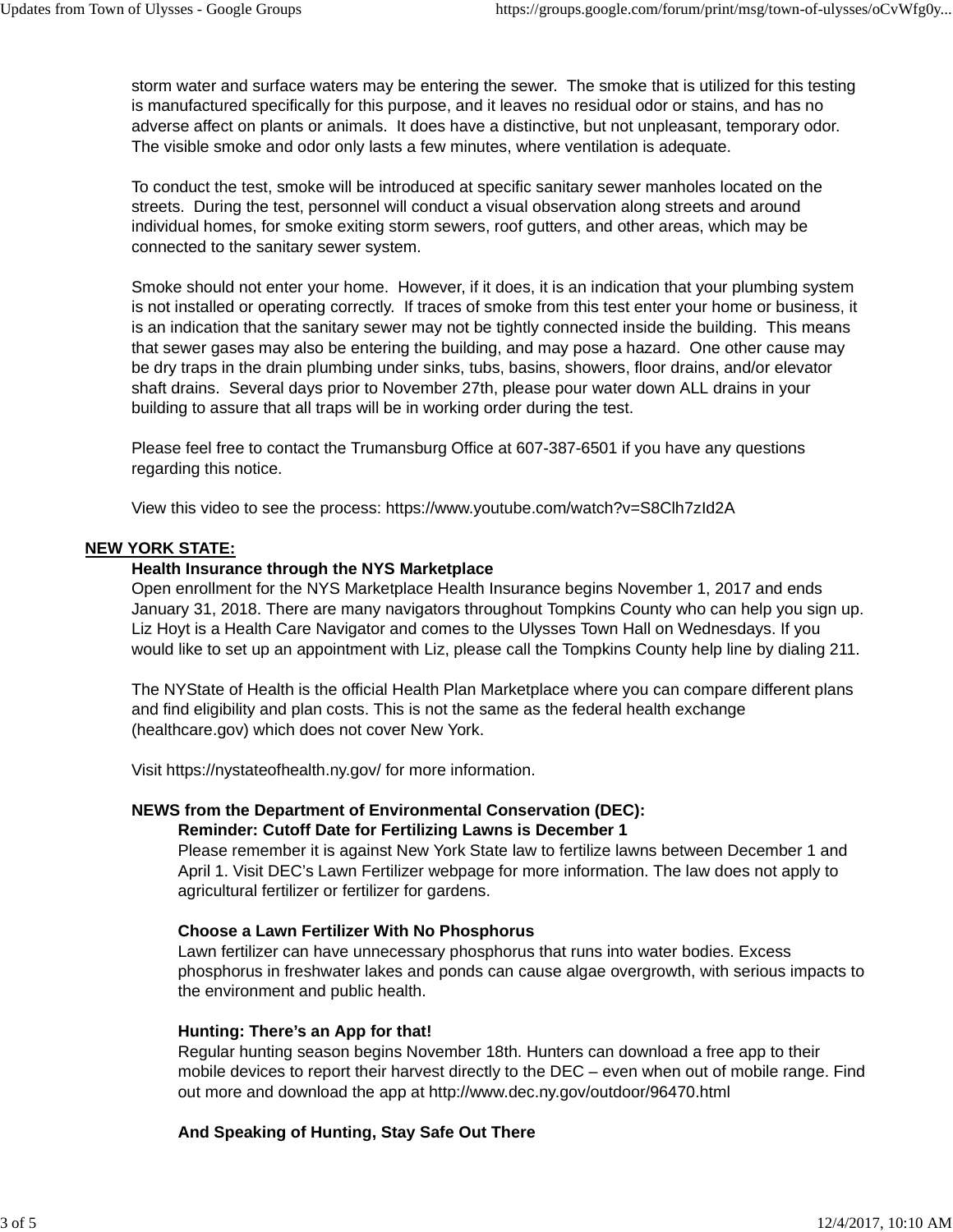The DEC reminds hunters:

- Treat every firearm as if it is loaded.
- Always keep the muzzle pointed in a safe direction.
- Keep your finger outside of the trigger guard until you are ready to shoot.
- Be sure of your target and what is in front of it and beyond it.

Safety tips for hikers and runners during hunting season can be found HERE.

## **The Burning Question: Fall Leaves**

Did you know that it is illegal to burn leaves in NYS? Burning vegetation, other lawn debris, and trash releases pollution in the form of smoke and soot. Smoke can prove harmful to you, your pets, neighbors, wildlife and the environment. Burning leaves and other lawn debris also increases the likelihood of wildfires.

Fires are also regulated in New York State. Lawn debris, including leaves, is not approved fuel for open fires and should be properly disposed of or used. Instead of burning leaves, consider:

- Create compost
- Use leaves as garden mulch or to cover sensitive plans for the winter
- Ask neighbors if they can use the leaves
- Leave them on the ground as a natural fertilizer
- Use a mulching lawnmower to chop up leaves to fertilize lawns

#### **FEDERAL:**

#### **Home repair assistance available from USDA:**

USDA Rural Development has a Loan/Grant Repair Program available for Tompkins County homeowners with very low income and the need for home repairs. This repair loan/grant program has undergone some changes recently making it easier for homeowners to qualify for the program.

Also available is the Section 502 Direct Loan Program for First-time Homebuyers Program. The current fixed interest rate is 3.25%, with no down payment required. The loan term is for 33 years.

For questions, please contact the Cortland regional USDA office at (607) 753-0851 Ext. 4.

**UPCOMING TOWN MEETINGS**: (All are open to the public and meet at the Town Hall) Democracy depends on citizen involvement! Grab a friend and drop in to a meeting to see what's happening. All town meetings are held at the town hall at 10 Elm St., Trumansburg, unless noted otherwise. For agendas and other meeting information, click on the event on the calendar here.

## **DON'T FORGET ABOUT THE COMMUNITY CALENDAR!**

Check the community calendar. You can also submit your own events.

-------------------------------------------------------------------------------------------------------------------------------

Forward this message to anyone else that you think would be interested. We want to connect with more residents. To send questions or comments, or be removed from this list, please e-mail clerk@ulysses.ny.us

-- Elizabeth Thomas Town Supervisor, Town of Ulysses 10 Elm St. Trumansburg, NY